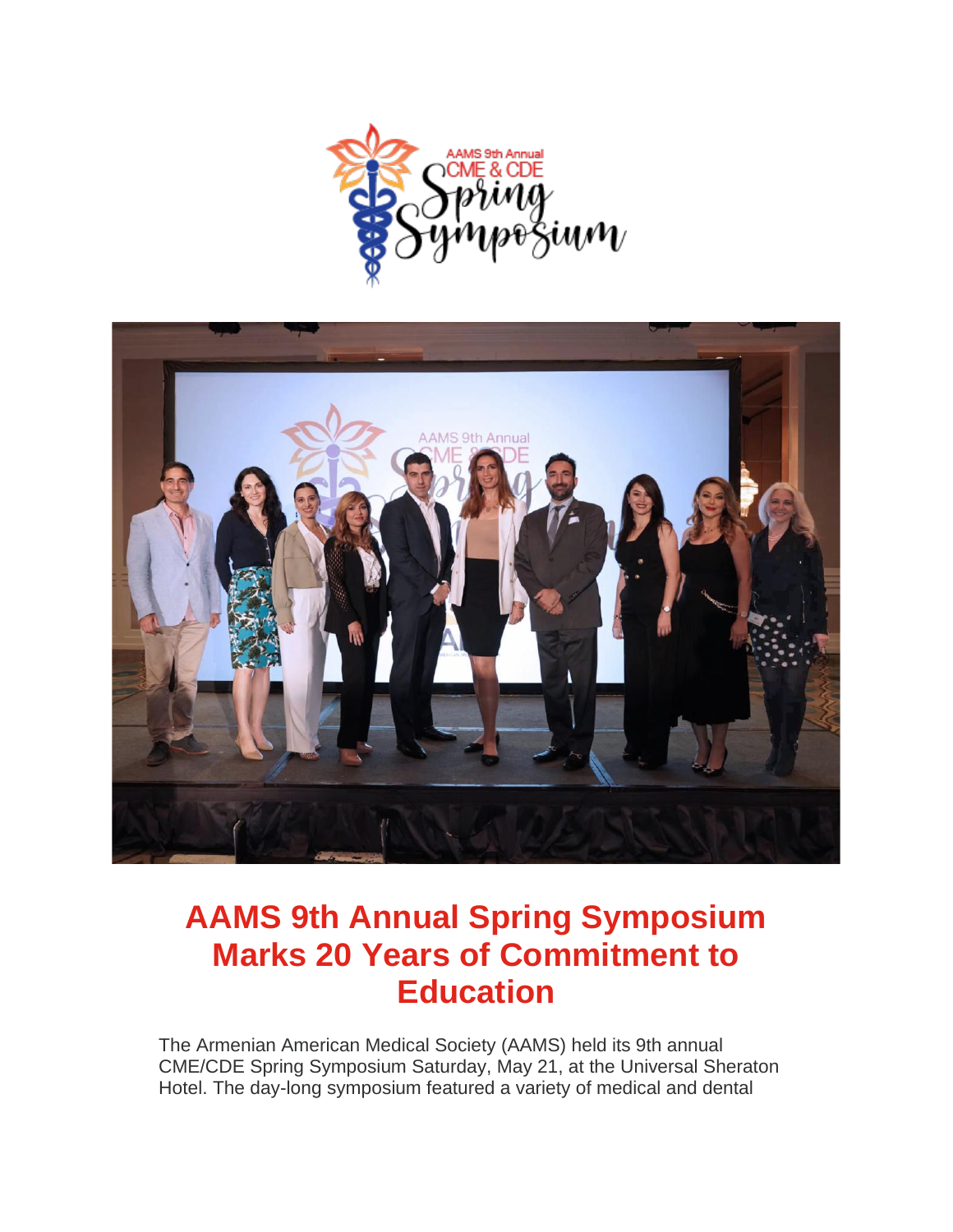educational updates on a wide variety of medical and dental topics, including cardiology, caring for the LGBTQ+ community, pain management, employment law, and anxiety and depression.

Garni Barkhoudarian, MD, FAANS, AAMS President, kicked off the event by welcoming the nearly 120 symposium participants. "This is the first in-person symposium the AAMS has held since 2019," according to Dr. Barkhoudarian. "It's good to be back. Nothing compares to being in a room together. There's a sense of camaraderie that you can't replicate via a computer monitor."

Vicken Sepilian, MD, FACOG, AAMS CME Chair, and past president, recapped the continuing education program's growth since its inception in 2002. "This year, the AAMS surpassed the 500 CME credit landmark," noted Dr. Sepilian. "We've been able to reach this milestone, in part, because of the committee members who have nurtured and cultivated this program over the past 20 years. This year's planning committee is no exception. I want to thank them for their diligence in crafting a thoughtful and relevant program for our members." Dr. Sepilian also recognized and expressed gratitude to Dr. Armen Cherik whose efforts led to the AAMS being accredited to provide CME to its members.

The AAMS has extended its educational reach, working with major education granting bodies in Armenia, including the Ministry of Health, the NIH in Armenia, and Yerevan State Medical University. The AAMS has also provided the CME activities for multiple international Armenian Medical World Congresses and the International Medical Congresses of Armenia.

In addition to educating the healthcare community, the AAMS had the foresight to initiate community education programs in tandem, echoing the same messaging. The AAMS uses numerous vehicles to deliver healthrelated education to the community, including its television program, "Your Health," and the annual Glendale Health Festival.

#### **AAMS CME/CDE Planning Committee**

#### **Medical**

Chair: Vicken Sepilian, MD, FACOG Arsinee Kalfayan, PharmD Garnii Barkhoudarian, MD, FAANS Sherwin Hariri, MD, FAAAAI, FACAAI Hasmik Keyribarian Armond Kotikian, DDS, MD, FACS Arthur Ohannessian, MD

#### **Dental**

Chair: Armond Kotikian, DDS, MD, FACS Michael Aznavour, DDS Narine Danielian, DDS Rene Ghotanian, DDS, MSc Sako Karakozian, DDS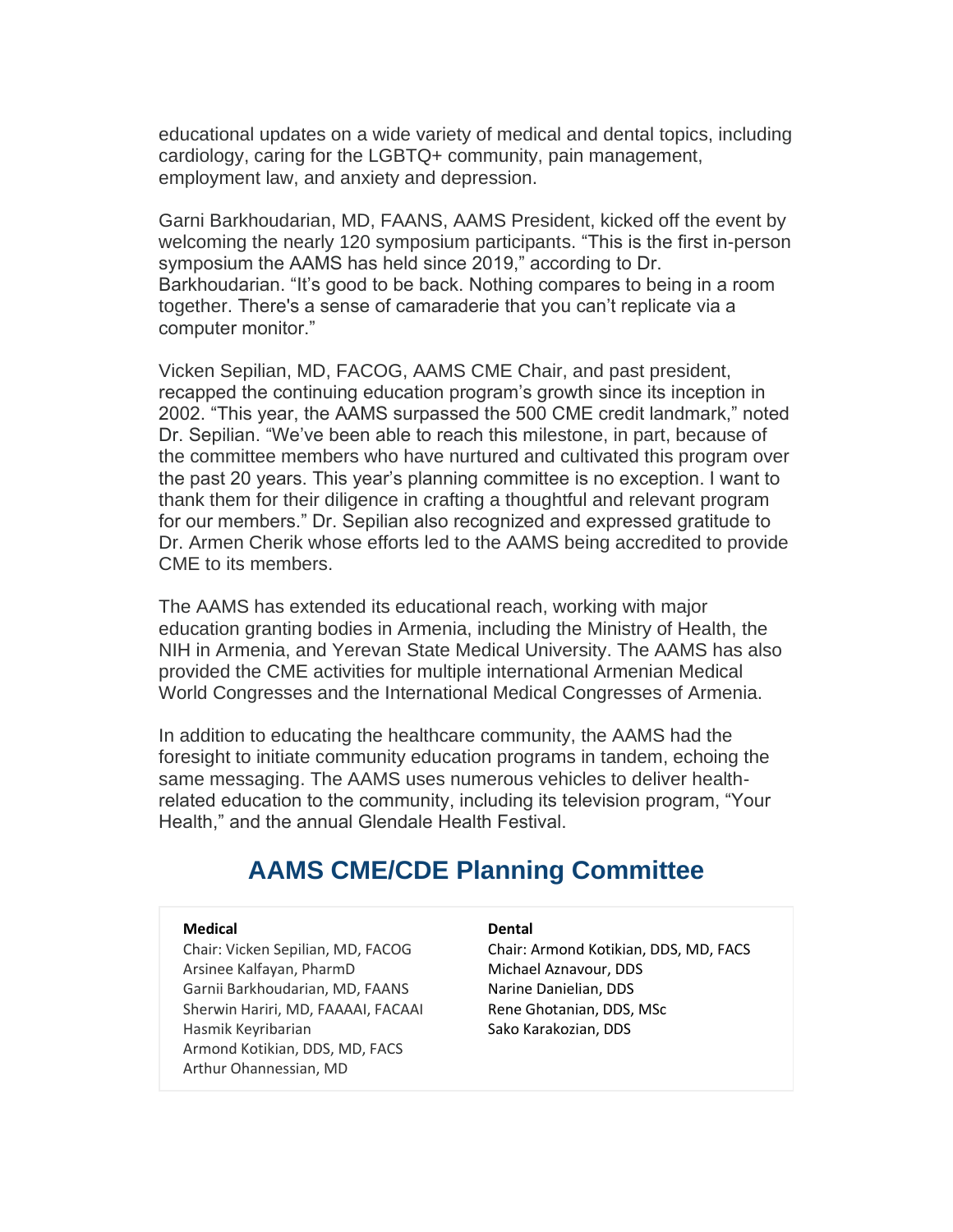Talar Tejirian, MD, FACS Astkhik Zakian, PharmD

## **Symposium Quiz Tests Members' Knowledge. Who was Victorious?**

At the close of Saturday's symposium, the event shifted gears to fun and games. Dr. Barkhoudarian moderated a quiz testing participants on their knowledge of the AAMS and the material presented during the symposium. Contestants not only battled for bragging rights but also prizes including Apple AirPods and AirTags sponsored by the First Citizens Bank.



**First Place** Anna Arabyan, PharmD

## **And the winners are...**



**Second Place Talar Tejirian, MD** 



**Third Place Marianne Demirdji, DDS** 

### **THE AAMS THANKS OUR DISTINGUISHED PANEL OF SYMPOSIUM SPEAKERS**

Anna Arabyan, PharmD

Hripsime Avagyan, DO

Harry Balian, MD, FACC, FSCAI

Jouliana Davoudi Chegani, DDS, MS

Martina Elenkova DDS, MDM, MDS

Eric J. Kezirian, MD, MPH

**Azniv Ksachikyan, Esq.**

**Dr. Ramella Markarian**

**Edgar Martirosyan, Esq.**

**Lara Shirikjian, DO**

**Alen Voskanian, MD, MBA**

**Astkhik Zakian, PharmD**